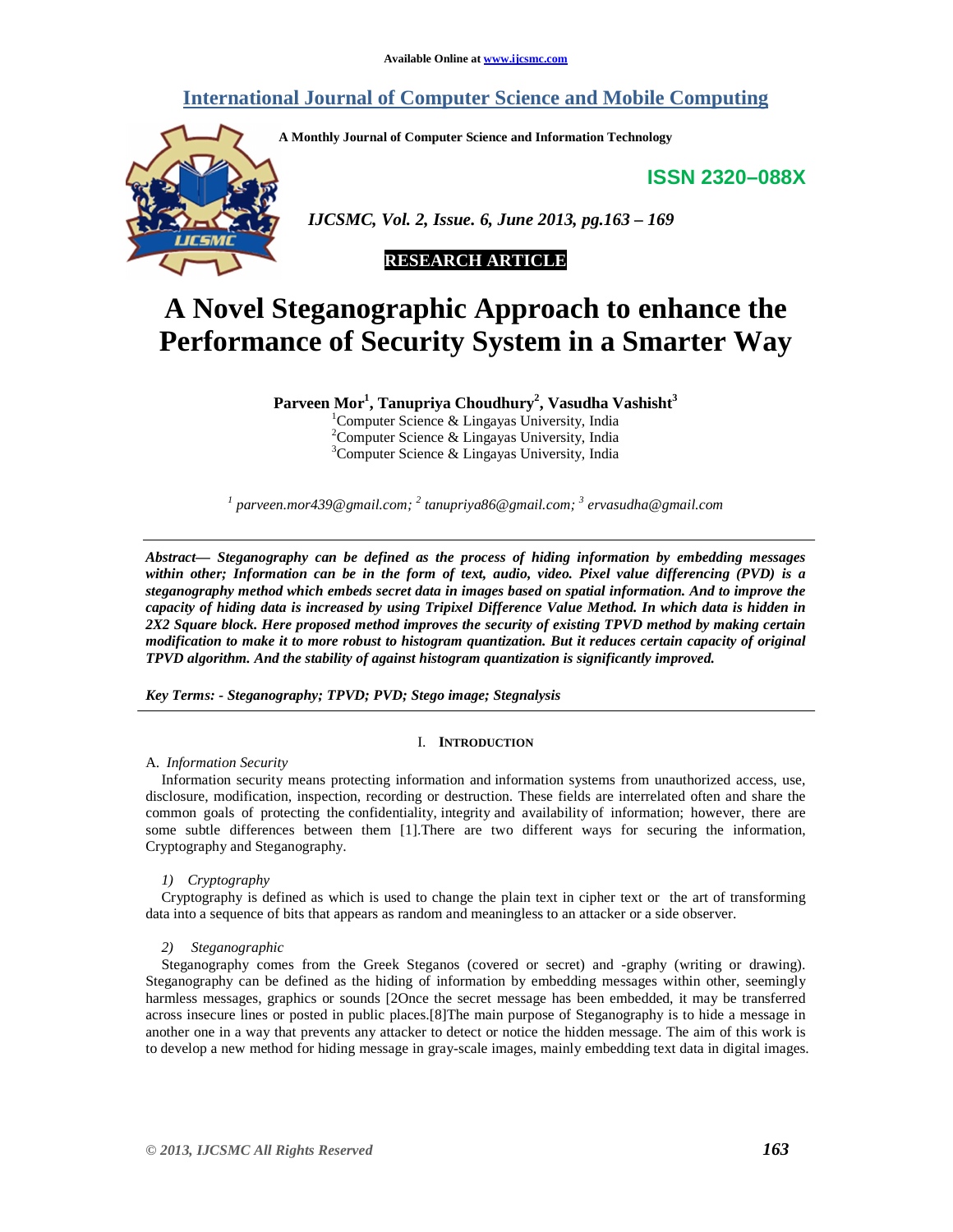

Fig.1 Types of Steganography

# *B. Types of Steganography*

- *1) Internet Steganography:* Internet security is one of the most pressing and difficult problems facing modern private organizations and governments. In addition to the daily barrage of unwanted traffic from network scans, viruses, worms, exploit tools, and other unauthorized attempts to gain access, sites must be concerned with malicious insiders using digital carriers to secretly disperse information through the very perimeter that is supposed to be protecting the network.
- *2) Typical Steganography:* The various types of typical steganography are given below:
	- •Text Steganography**:** An encoded message just screams you're using encryption, which may attract unwanted attention to your activities even if snoopers cannot read the text of your messages. Steganography attempts to conceal the presence of an encrypted message; over history a wide variety of techniques have been used: secret compartments in objects, invisible ink, microdots, and grilles used to hide letters of a message among innocent text, and in the digital age, embedding messages as imperceptible noise in images and audio files [3].
	- •Image Steganography: The purpose of steganography is therefore to hide a secret message in a carrier. And the carrier used to hide the data is any image file that is said to be image steganography [4]. Image based and video based steganographic techniques are mainly classified into spatial domain and frequency domain based methods.. Two important parameters for evaluating the performance of a steganographic system are capacity and imperceptibility. Capacity refers to the amount of data that can be hidden in the cover medium so that no perceptible distortion is introduced. Imperceptibility or transparency represents the invisibility of the hidden data in the cover media without degrading the perceptual quality by data embedding[4]. To enlarge the capacity of the hidden secret information and to provide an imperceptible stego-image for human vision, tri-way pixel-value differencing (TPVD) algorithm is used for embedding[7].
	- •Audio Steganography: Audio steganography is focused in hiding secret information in an innocent cover audio file or signal securely and robustly [5].
	- •Video Steganography**:** Video Steganography is a technique to hide any kind of files in any extension into a carrying Video file. The application developed to embed any kind of data (File) in another file, which is called carrier file. The carrier file must be a video file. The great advantages of video are the large amount of data that can be hidden inside and the fact that it is a moving stream of images and sounds as shown in fig.1.

## II. **VIDEO STEGANOGRAPHIC ALGORITHM**

Here a novel steganographic approach called tri-way pixel-value differencing with pseudorandom dithering (TPVDD) is used for embedding. TPVDD enlarges the capacity of the hidden secret information and provide an imperceptible stego-image for human vision with enhanced security. A small difference value of consecutive pixels can be located on a smooth area and the large one is located on an edged area. According to the properties of human vision, eyes can tolerate more changes in sharp-edge blocks than in smooth blocks. That is, more data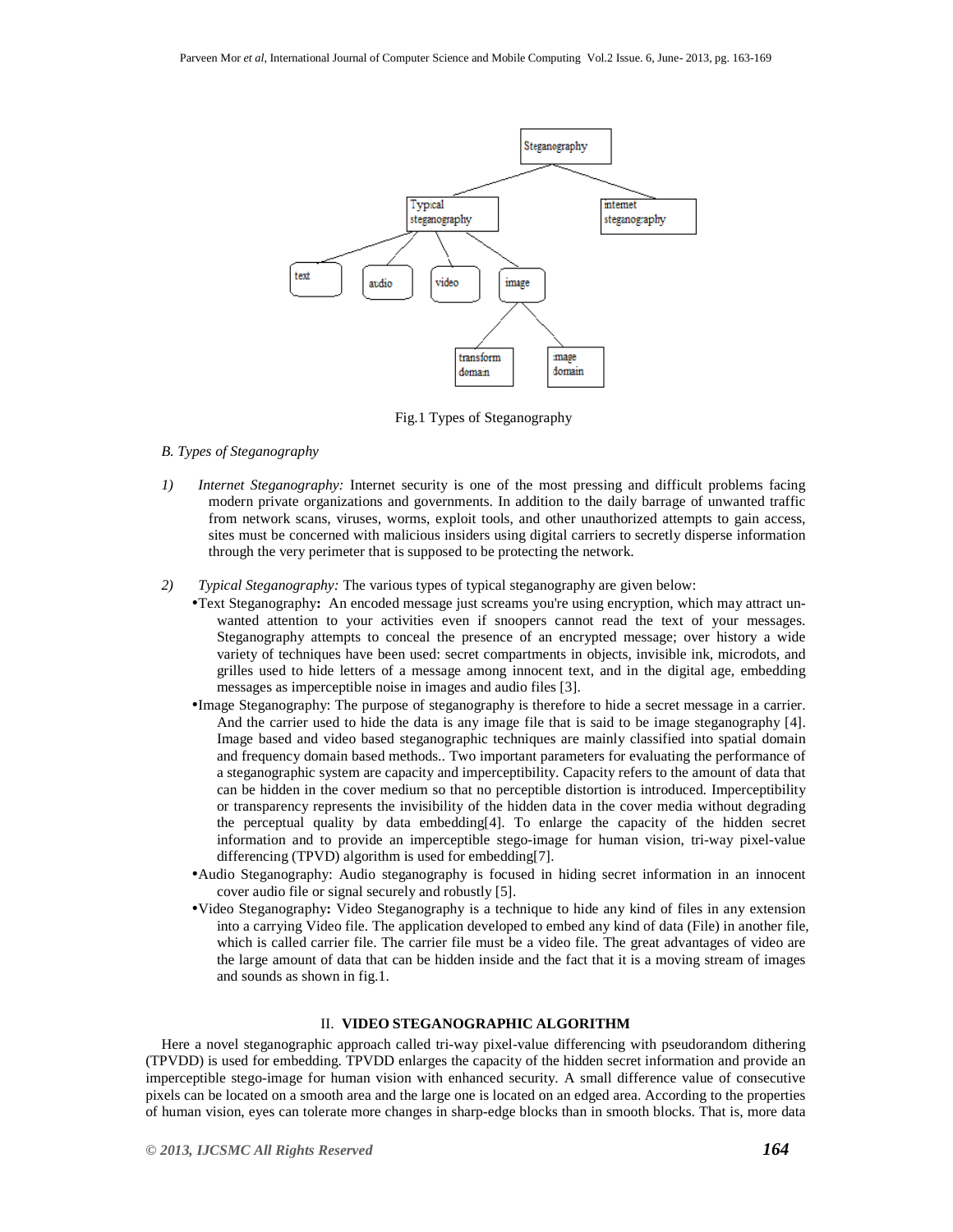can be embedded into the edge areas than into smooth areas. This capability is made used in this approach which leads to good imperceptibility with a high embedding rate. The Tri-way Differencing Scheme is explained as follows. In general, the edges in an image are roughly classified into vertical, horizontal, and two kinds of diagonal directions. Motivated from the PVD method, using two-pixel pairs on one directional edge can work efficiently for information hiding. This should accomplish more efficiency while considering four directions from four twopixel pairs. This can be implemented by dividing the image into  $2\times2$  blocks and one example block is shown in Figure 2



 However, since the changing of pixel values for the fourth pixel pair affects the first and the second pairs, the fourth pair is useless and has to be discarded. Therefore, we propose that three pairs are used to embed the secret data. Before introducing the proposed algorithm, the preprocedure is to partition the cover image into non overlapping 2×2 blocks with 4 pixels. In this scheme, each 2×2 block includes four pixels of  $p(x, y)$ ,  $p(x+2, y)$ ,  $p(x, y+2)$ , and  $p(x+2, y+2)$  where x and y are the pixel location in the image. Let  $p(x, y)$  be the starting point, then three pixel pairs can be found by grouping  $p(x, y)$  with the right, the lower, and the lower right neighboring pixels. Those three pairs are named by P0, P1 and P2 where P0=  $(p(x, y), p(x+2, y)), P1 = (p(x, y), p(x, y+2))$  and  $P2 = (p(x, y), p(x+2, y+2))$  respectively. When using the tri-way PVD method to embed the secret data, each pair has its modified  $P_\perp i$  and a new difference value  $d_\perp i$  for  $i = 0, 1, 2$ . Now, the new pixel values in each pair are different from their original ones. That is, we have three different values for the starting point  $p(x, y)$  named  $p_0(x, y)$ ,  $p_1(x, y)$  and  $p_2(x, y)$  from P0, *P*1, and *P2* respectively. However, only one value for  $p_i(x, y)$  can exist after finishing the embedding procedures. Therefore, one of  $p_i(x, y)$  is selected as the reference point to offset the other two pixel values. That is, two pixel values of one pair are used to adjust the other two pairs and construct a new 2×2 block. Selecting different reference points results in varied distortion to the stego-image. Here, we propose an optimal selection approach to achieve minimum Mean-Square-Error (MSE). Suppose that *mi*=*d*\_*i*−*di*, *di* and *d*\_*i* are the difference values of pixel pair *i* before and after embedding procedures. The rules that can exactly determine one optimal reference pair without really estimating MSE are introduced as follows.

1) If all values of *mi* are great than 2 or smaller than −2, the optimal pixel pair *ioptimal* is the pair with the greatest |*m*|.

2) If all *mi* have the same sign and only one *mi* \_ {0,2,-2}, then the optimal pixel pair *ioptimal* is selected from the other two pairs with the smallest |*m*| .

3) If only one *mi* has a different sign from the other two pairs, the optimal pixel pair *ioptimal* is selected from the other two pairs with the smallest |*m*|.

4) If only one *mi* \_ {0, 2, -2} and the other two *mi* has different signs, the optimal pixel pair *ioptimal* is the pair with *mi* \_ {0, 1, -1}.

5) If there exists more than one pair with *mi* \_ {0, 2, 2}, the optimal pixel pair *ioptimal* can be selected as any one pair with  $mi = \{0, 2, 2\}.$ 

By following those selection rules described above, we can skip the calculation steps of MSE estimation to obtain the optimal reference pairs. Thus, the total computational complexity can be greatly reduced.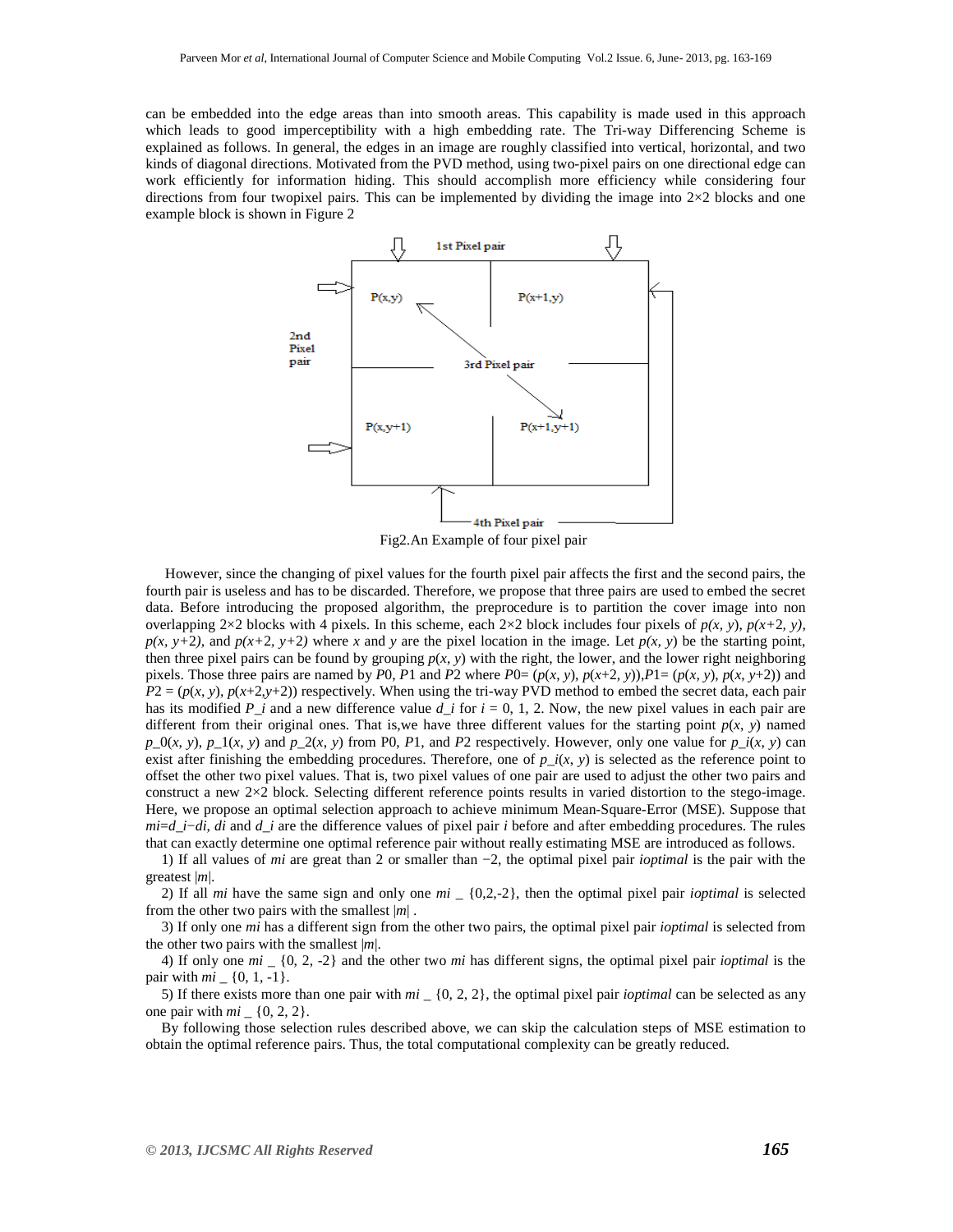#### A. *Some Adaptive methods to Reduce Distortion*

Although the proposed approach is feasible for embedding secret data, embedding large amount of bits can still cause serious image distortion easily. Since most distortion is generated from the offsetting process, the following two conditions are further designed to avoid too much offset described by

1) embed  $\_bit(P0)$  4 and 1 embed  $\_bit(P1)$  6

2) embed  $bit(P0) < 4$  and 2 embed  $bit(P0)$  8

Where embed\_bit(*P*i) represents the total embedding bits along the direction of *P*i. If either one of above two conditions is satisfied, the current block being processed can probably result in higher distortion. Then we use two pixel pairs, *P*0 and*P*3=  $P(x,y+2)$ ,  $P(x+2,y+2)$  and adopt the original PVD method to individually process those two pairs along one direction. If neither of the conditions is satisfied then PVD is applied to three pixel pairs *P*0, *P*1 and *P*2 in three directions. Here, we name those two conditions as "branch conditions".

#### B. *Pseudo-random Dithering*

This section describes how pseudo-random dithering is applied the range of pixel differences and further modification for embedding and extraction of secret message.

Step 1: pseudo-randomly select a parameter [0, 1], generated from an embedding key, for each block of two consecutive pixels, and calculate  $\Gamma k = lk + floor(\ldots wk)$  (3)

 $u$ `k = lk+1 -1 (4)

where *k* is a range index. Thus, instead of the fixed ranges as used in the original PVD method,the new ranges are defined by the varied  $\ell$ <sup>k</sup> and  $\mu$ <sup>k</sup>. In other words, the ranges corresponding to different blocks are differently defined according to a secret key. Because *wk* \_ *wk*+1 *u0* 

 $u'k - l'k = lk+1+floor(...wk+1)-1-lk-floor(...kk)$  \_ wk−1 (5)

Eqn. (5) indicates that the width of any varied range is no less than that of the original fixed range. If  $l'k |d|$ \_ *u`k*, a total of log2(*wk*) secret bits are embedded into the corresponding block. Convert the secret bits into a decimal value *b*, and calculate  $|e-d|$  for *d* 0 and mod  $(e, wk) = d$  *d'* =  $-|e-d|$  for  $d < 0$  and mod  $(e, wk) = -d$ 

Where *l*'k *e u*'k On the extraction side, b can be restored simply by b=mod(d',wk) (6) Note that if b values in all the blocks are 0, the proposed approach degenerates to the original PVD method and the steps in pixel difference histogram will reveal the presence of hidden data.Nonetheless occurrence of such a case is highly unlikely.

C. *The Embedding Algorithm* 

The details of data hiding steps are described as follows.

1)Calculate four difference values  $di(x, y)$  for four pixel pairs in each block given by

d0,  $(x,y) = P(x+1,y) - P(x,y)$ 

 $d1,(x,y) = P(x,y+1)-P(x,y)$ 

 $d2(x,y) = P(x+1,y+1) - P(x,y)$ 

 $d3(x,y) = P(x+1,y+1) - P(x,y+1)$ 

2) Using  $|di(x,y)|$  ( $i=0,1,2,3$ ) to locate a suitable *Rk,i* in the range table designed ,that is to compute  $j = min$ ( *uk* −|*di*,(*x*,*y*)|) where *uk*\_*di* for all 1\_*k*\_*n*. Then *Rk,i* is the located range.

3) Compute the amount of secret data bits *ti* that can be embedded in each pair by *Rj,i*. The value *ti* can be estimated from the width *wj,i* of *Rj,i,* this can be defined by *ti*=log2*wj,i.* 

4) If *ti* of *Pi* (*i*=0,1,2,3) satisfies branch conditions, two pixel pairs *P*0 and *P*3 are processed using original PVD. But new difference *d'i* is to calculate. Otherwise, the proposed tri-way scheme is used to process *Pi*.

5) Read *ti* bits from the binary secret data and transform the bit sequence into a decimal value *bi*.

6) Calculate the new difference value  $d'i$ ,  $(x,y)$ 

7) Modify the values of *pn* and *pn+1* by the following formula:

 $(p'n, p'n+1)=(pn–ceil(m), pn+1+floor(m))$  (7)

Where (*pn*, *pn*+1) represent two pixels in *Pi* and  $m = (d'i - di)/2$ 

8) Using the selection rules to choose the optimal reference point  $p'(x,y)$  with minimum MSE, then this selected point is used to offset the other two pixel pairs.

9) Now, the new block constructed from all pixel pairs and embedded with secret data is generated.

#### D. *The Extraction Algorithm*

To retrieve the embedded secret data from the stego-image, the extraction algorithm is described in the following steps.

1) Partition the stego-image into 2x2 pixel blocks, and the partition order is the same as that in the embedding stage.

2) Calculate four difference values  $d^*i$ ,  $(x,y)$  for four pixel pairs in each block given by  $d*0(x,y) = P(x+2,y) - P(x,y)$  $d*1,(x,y) = P(x,y+2) - P(x,y)$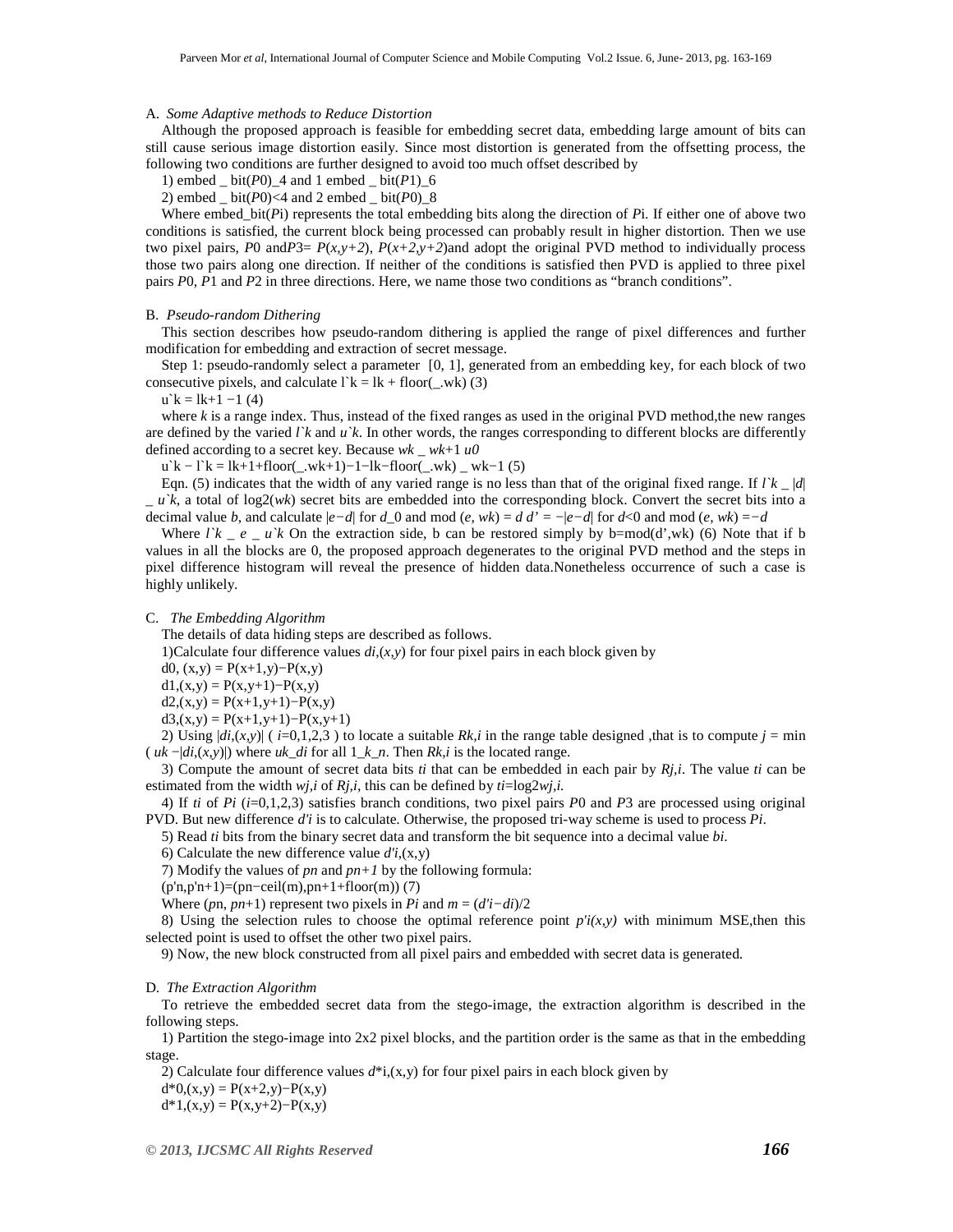$d*2(x,y) = P(x+2,y+2) - P(x,y)$ 

 $d*3(x,y) = P(x+2,y+2) - P(x,y+2)$ 

 $SMR =$ 

3) Using  $|d^*(x,y)|$  (*i*=0,1,2,3) locate a suitable *Rk,i*. Also find the number of bits *ti* that was embedded. If *ti* satisfies the branch conditions, two independent pixel pairs are selected.Otherwise, three pixel pairs are used for further processing.

4) The secret message  $b^*$  is to calculate for stegoimage is not altered  $b^*$  is same as *b*. Finally  $b^*$  is converted to binary to obtain the original secret message.

#### III. **THE PROPOSED STEGANALYSIS METHOD**

Growing Anomalies in a test image provides a good estimation of the embedded message rate in that image. Growing Anomalies reaches a constant value after embedding in all possible pixel difference values, and more embedding will not considerably change the calculated value of Growing Anomalies. We have used this property in our proposed steganalysis method. Therefore, it can be claimed the ratio of the Growing Anomalies value of a test image, to the resulted Growing Anomalies value after embedding 100% extra secret message in that image, could be considered as a good estimation of initial secret message rate (SMR)[9].

#### Growing Anomalies of test image

# Growing anomalies after embedding 100% extra stego image

According to Eq. Growing Anomalies value of a test image and its Growing Anomalies value after embedding extra 100% secret data in that image are sufficient to estimate SMR. Also, to enhance the accuracy of our estimation of SMR, a good estimation of those mentioned Growing Anomalies values is needed. If we denote GA( $\alpha$ ),  $\alpha \in [0,1]$ , as

the Growing Anomalies (GA) value of an image when extra  $\alpha \times 100\%$  secret message is embedded in that image, then GA(0) denotes GA value of a test image when no additional extra secret bits embedded in that image, and when extra 100% secret bits are embedded. However, according to our experimental results basically when these distortions appear at GA(0) or GA(1). To understand our solution for this problem, 0.01, 0.02..., 1, for the cover image "Couple" with 0% initial secret message is sketched.

It is obvious that the beginning point of the diagram behaves abnormally comparing to the other points and it can be clearly noticed that Growing Anomalies' values are decreasing for  $\alpha=0, 0.01, 0.02...$ , 0.1. It is apparent that little changes in the value of Growing Anomalies at the starting point will lead to considerable changes in the accuracy of our steganalysis method. To eliminate this unusual behavior, we tried to make use of intermediate values of GA  $(\alpha=0.01, 0.02, ..., 0.99)$  to estimate GA(0) and GA(1) of a desired test image. To do so, a line P is interpolated regarding all  $GA(\alpha)$  points. This line is shown in red in Fig. 3. Instead of starting point and ending point of the GA diagram,P(0) and P(1), are calculated and SMR is computed as Pð0Þ Pð1Þ. Where, P(0) and P(1) are the values of interpolated line P at points 0 and 1 respectively. The estimated SMR for the cover image "Couple" with 0% of initial secret message using Eq. is 8%, but the estimated value of SMR using this new method is about 3%. This assumption is supported by our experimental results on about 150 test images. Then, these features are analyzed and employed by the steganalyser to extract first order polynomial, P, which perfectly fits  $\alpha$  values to related  $GA(\alpha)$  values (for  $\alpha=0.00$  to 1.00). SMR of that test image. In the final step, SMR is tested by a classifier.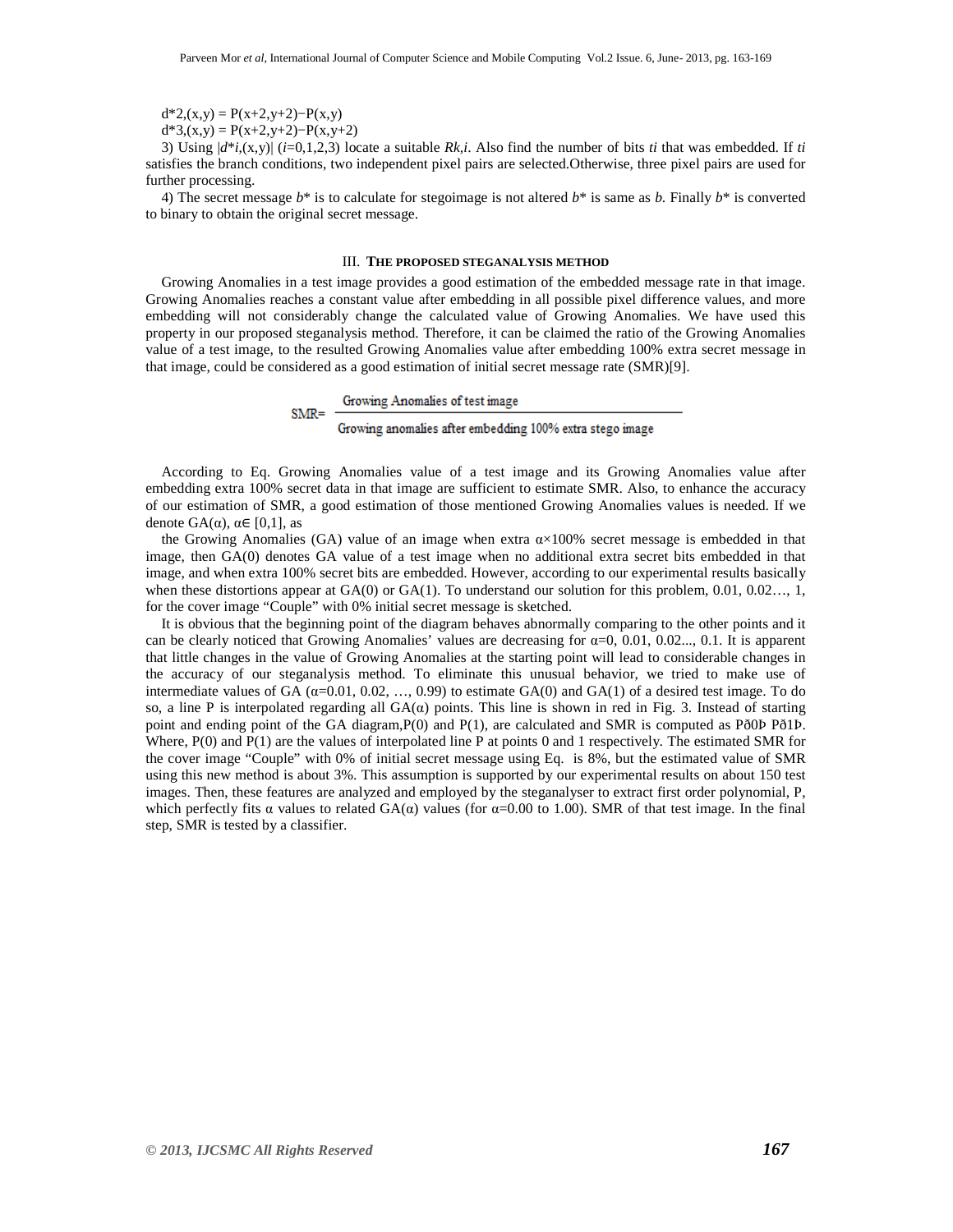## IV. **THE EXPERIMENTAL RESULT**

First, TPVD steganography is applied on all images and secret data are embedded with different embedding rates including 0%, 35%, 55%, 75% and 100% rate. All cover and resulted stego-images are considered as test images for the second phase.



The proposed steganalysis is applied on all test images. Proposed Steganalysis technique, as mentioned in previous sections. To test the performance of proposed steganalyser, estimated secret message rates are compared with real secret message rates for all test images with different percents of embedded data including 0%, 35%, 55%, 75% and 100%. Average errors are also demonstrated for every group of test images which contain the same message rate. According to these result, the average accuracy of proposed method in estimating secret bits in test images is 97% which shows the effectiveness of proposed Steganalyser in detecting and estimating secret bits under TPVD steganography.

| Real message rate | Average error |  |
|-------------------|---------------|--|
| 0%                | 0.090         |  |
| 35%               | 0.060         |  |
| 55%               | 0.045         |  |
| 75%               | 0.028         |  |
| 100%              | 0.06          |  |
| Average           | 0.4           |  |

| Table 1: Average error for different embedded rates: |  |  |
|------------------------------------------------------|--|--|
|------------------------------------------------------|--|--|

# V. **CONCLUSION**

Tri-way Pixel Value Differencing Steganographic method which is a new modified version of the wellknown PVD Steganography technique, is shown to be able to increases PVD's capacity while keeping the visual characteristics of the resulted stego-images. Also, after the introduction of that method in, no effective attack is proposed to reveal existence of hidden data and estimate secret message rate of a stego image under TPVD. However, it is shown here that drastic changes in the probabilistic distribution of pixel pair difference values which have been altered through embedding procedure, hazards the security of TPVD significantly. A new feature named Growing Anomalies (GA) is derived from differences of Tri-way pixel difference histogram. We have proven theoretically and by practical experiences that these GA values follow a regular system and their value has direct relation with embedding rate. We have tested the proposed method on over 150 test images and according to the experimental results, the accuracy of proposed method is 0.97 in estimating secret message rate, with accuracy equal to 0.99 in classifying stego images.